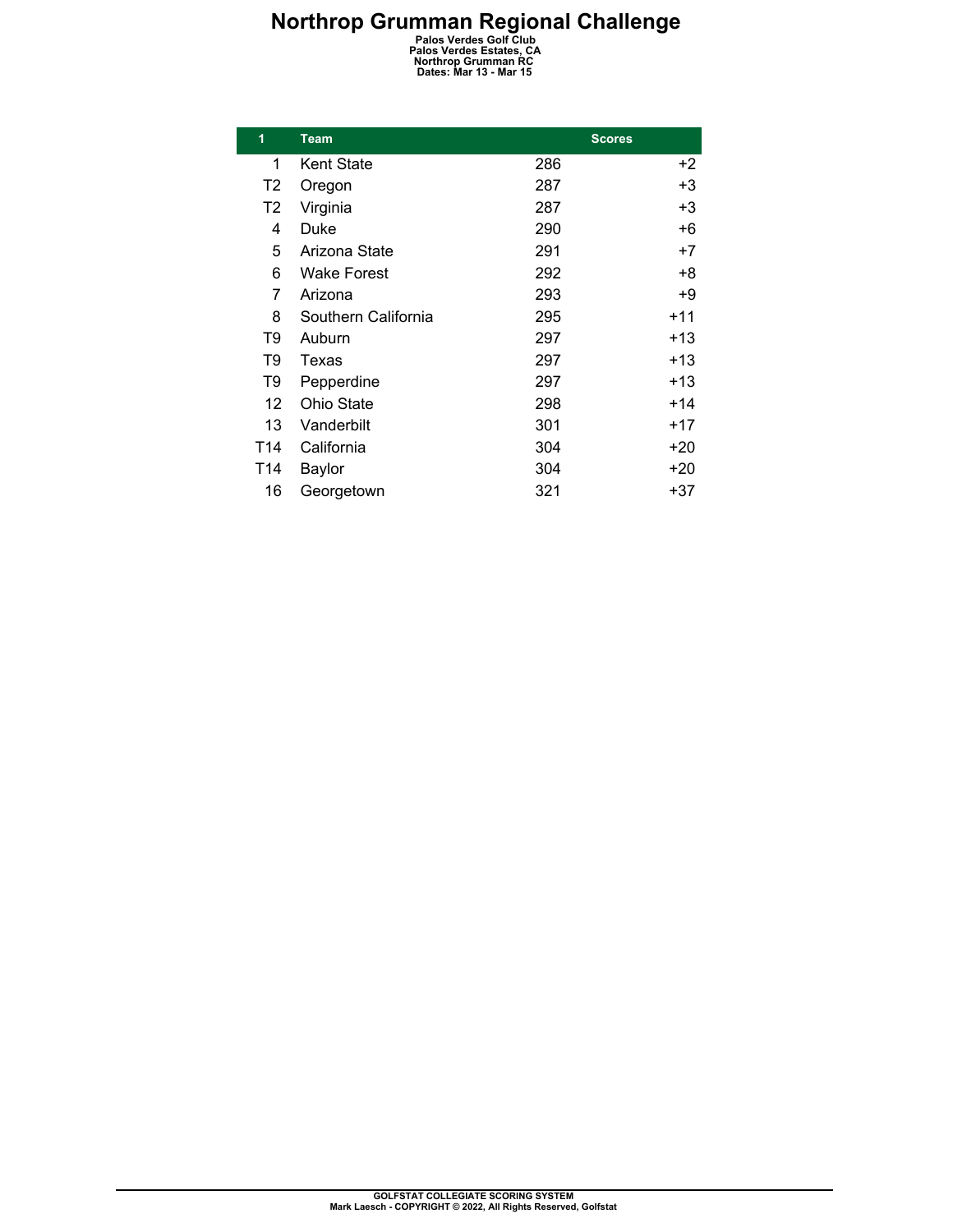## **Northrop Grumman Regional Challenge**

**Palos Verdes Golf Club Palos Verdes Estates, CA Northrop Grumman RC Dates: Mar 13 - Mar 15** 

| Pos.           | Team/Player (seed)          | Rd 1            | <b>Total</b> |
|----------------|-----------------------------|-----------------|--------------|
| $\mathbf{1}$   | <b>Kent State</b>           | 286             | 286          |
| T <sub>5</sub> | Chloe Salort (2)            | 70              | 70           |
| T <sub>5</sub> | Noramol Nuchsila (4)        | 70              | 70           |
| T16            | Emily Price (1)             | 72              | 72           |
| T29            | Valentina Albertazzi (5)    | 74              | 74           |
| T72            | Mayka Hoogeboom (3)         | 79              | 79           |
| T <sub>2</sub> | Oregon                      | 287             | 287          |
| T <sub>5</sub> | Briana Chacon (4)           | 70              | 70           |
| T11            | Hsin-Yu Lu (1)              | 71              | 71           |
| T11            | Sofie Kibsgaard Nielsen (3) | 71              | 71           |
| T36            | Ching-Tzu Chen (2)          | 75              | 75           |
| <b>T56</b>     | Tze-Han Lin (5)             | 77              | 77           |
| T <sub>2</sub> | Virginia                    | 287             | 287          |
| 4              | Riley Smyth (4)             | 69              | 69           |
| T11            | Beth Lillie (1)             | 71              | 71           |
| T11            | Jennifer Cleary (5)         | 71              | 71           |
| T43            | Amanda Sambach (2)          | 76              | 76           |
| <b>T56</b>     | Celeste Valinho (3)         | 77              | 77           |
| 4              | <b>Duke</b>                 | 290             | 290          |
| T <sub>5</sub> | Anne Chen (3)               | 70              | 70           |
| T16            | Phoebe Brinker (1)          | 72              | 72           |
| T16            | Rylie Heflin (4)            | 72              | 72           |
| T43            | Erica Shepherd (2)          | 76              | 76           |
| T80            | Megan Furtney (5)           | 82              | 82           |
| ${\bf 5}$      | <b>Arizona State</b>        | 291             | 291          |
| T16            | Calynne Rosholt (1)         | 72              | 72           |
| T16            | Ashley Menne (3)            | 72              | 72           |
| T16            | Alessandra Fanali (5)       | 72              | 72           |
| T36            | Alexandra Forsterling (2)   | 75              | 75           |
| T80            | Amanda Linner (4)           | 82              | 82           |
| 6              | <b>Wake Forest</b>          | 292             | 292          |
| $\mathbf{1}$   | Rachel Kuehn (2)            | 67              | 67           |
| T29            | Lauren Walsh (3)            | 74              | 74           |
| T36            | Carolina Lopez-Chacarra (1) | $\overline{75}$ | 75           |
| T43            | Mimi Rhodes (4)             | 76              | 76           |
| T43            | Virunpat Olankitkunchai (5) | 76              | 76           |
| $\mathbf{7}$   | Arizona                     | 293             | 293          |
| T <sub>2</sub> | Carolina Melgrati (2)       | 68              | 68           |
| ${\sf T5}$     | Lilas Pinthier (4)          | 70              | 70           |
| <b>T56</b>     | Gile Bite Starkute (1)      | 77              | $77\,$       |
| <b>T65</b>     | Ya Chun Chang (3)           | 78              | 78           |
| T65            | Maya Benita (5)             | 78              | 78           |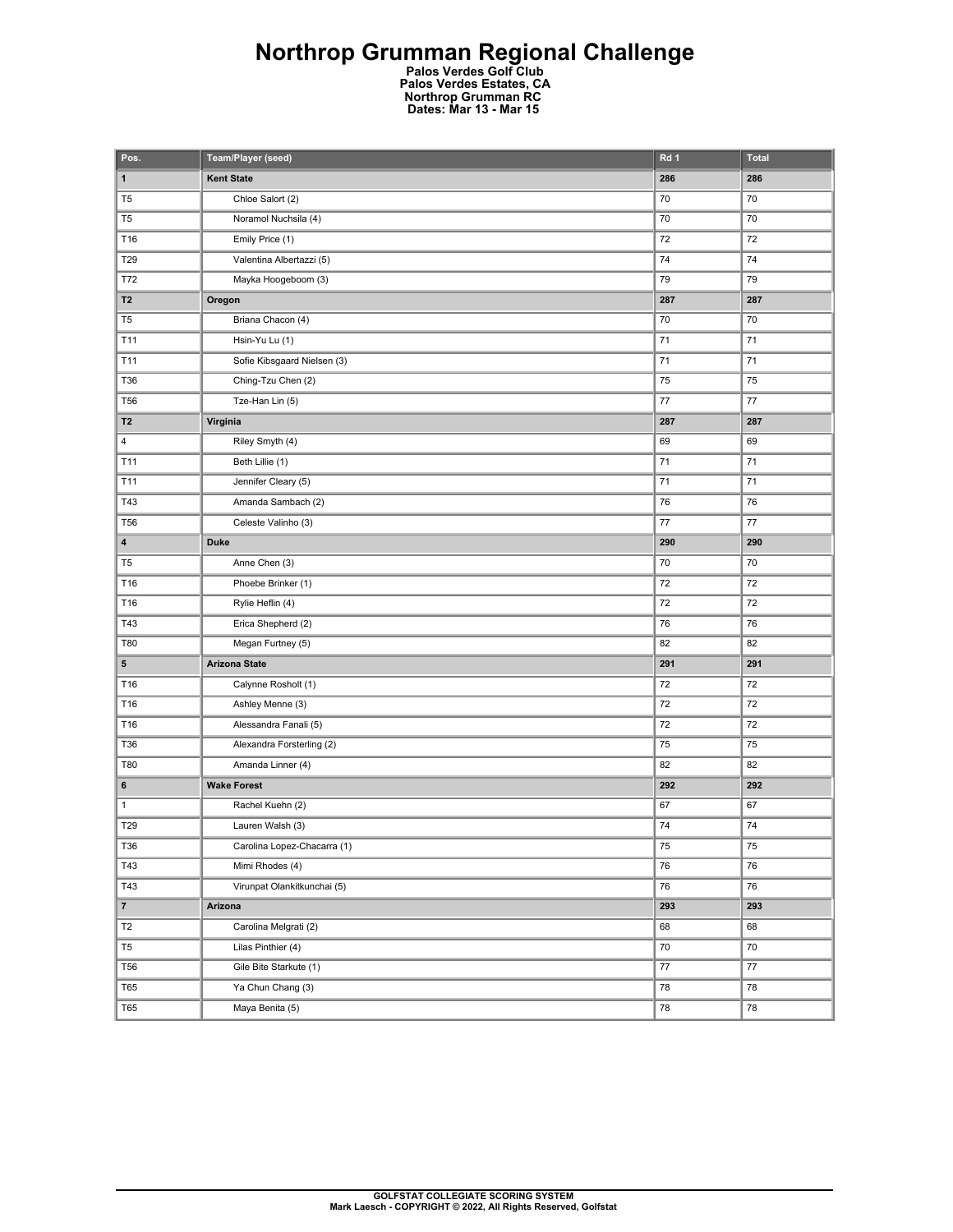| Pos.           | Team/Player (seed)      | Rd 1    | <b>Total</b> |
|----------------|-------------------------|---------|--------------|
| 8              | Southern California     | 295     | 295          |
| T11            | Katherine Muzi (2)      | 71      | 71           |
| T16            | Michaela Morard (5)     | 72      | 72           |
| T43            | Amari Avery (1)         | 76      | 76           |
| T43            | Brianna Navarrosa (4)   | 76      | 76           |
| <b>T65</b>     | Cindy Kou (3)           | 78      | 78           |
| T9             | Auburn                  | 297     | 297          |
| T25            | Anna Foster (1)         | 73      | 73           |
| T25            | Kaleigh Telfer (5)      | 73      | 73           |
| T29            | Megan Schofill (2)      | 74      | 74           |
| <b>T56</b>     | Mychael O'Berry (4)     | 77      | 77           |
| <b>T65</b>     | Elina Sinz (3)          | 78      | 78           |
| T9             | <b>Texas</b>            | 297     | 297          |
| T29            | Sara Kouskova (2)       | 74      | 74           |
| T29            | Sophie Guo (4)          | 74      | 74           |
| T29            | Bentley Cotton (5)      | 74      | 74           |
| T36            | Bohyun Park (1)         | 75      | 75           |
| T72            | Brigitte Thibault (3)   | 79      | 79           |
| T9             | Pepperdine              | 297     | 297          |
| T16            | Lion Higo (1)           | 72      | 72           |
| T25            | Lauren Gomez (2)        | 73      | 73           |
| T25            | Kaleiya Romero (5)      | 73      | 73           |
| T72            | Megan Dennis (3)        | 79      | 79           |
| <b>T77</b>     | Reese Guzman (4)        | 80      | 80           |
| 12             | <b>Ohio State</b>       | 298     | 298          |
| T16            | Aneka Seumanutafa (2)   | 72      | 72           |
| <b>T36</b>     | Kailie Vongsaga (3)     | 75      | 75           |
| T36            | Jillian Bourdage (5)    | 75      | 75           |
| T43            | Faith Choi (1)          | 76      | 76           |
| T43            | Lauren Peter (4)        | 76      | 76           |
| 13             | Vanderbilt              | 301     | 301          |
| T <sub>5</sub> | Auston Kim (2)          | 70      | 70           |
| T43            | Virginie Ding (3)       | 76      | 76           |
| <b>T56</b>     | Natasha Kiel (4)        | 77      | $77 \,$      |
| <b>T65</b>     | Celina Sattelkau (1)    | 78      | 78           |
| <b>T65</b>     | Louise Yu (5)           | 78      | 78           |
| T14            | California              | 304     | 304          |
| T29            | Eun Soo Jeon (5)        | 74      | 74           |
| T43            | Katherine Zhu (4)       | 76      | 76           |
| <b>T56</b>     | Cristina Ochoa (1)      | $77 \,$ | $77\,$       |
| <b>T56</b>     | Elena Arias Quiros (2)  | $77 \,$ | 77           |
| <b>T56</b>     | Mika Jin (3)            | 77      | 77           |
| T14            | <b>Baylor</b>           | 304     | 304          |
| T36            | Antonia Matte (2)       | 75      | 75           |
| T43            | Britta Snyder (1)       | 76      | 76           |
| T43            | Rosie Belsham (4)       | 76      | 76           |
| <b>T56</b>     | Gurleen Kaur (3)        | $77 \,$ | 77           |
| T72            | Addie Baggarly (5)      | 79      | 79           |
| 16             | Georgetown              | 321     | 321          |
| <b>T65</b>     | Lauren May (5)          | 78      | 78           |
| <b>T77</b>     | Gabriella Gilrowski (3) | 80      | 80           |
| $79\,$         | Megan Gormley (1)       | 81      | 81           |
| T80            | Kaitlyn Lees (2)        | 82      | 82           |
| 84             | Esther Park (4)         | 86      | 86           |
|                |                         |         |              |